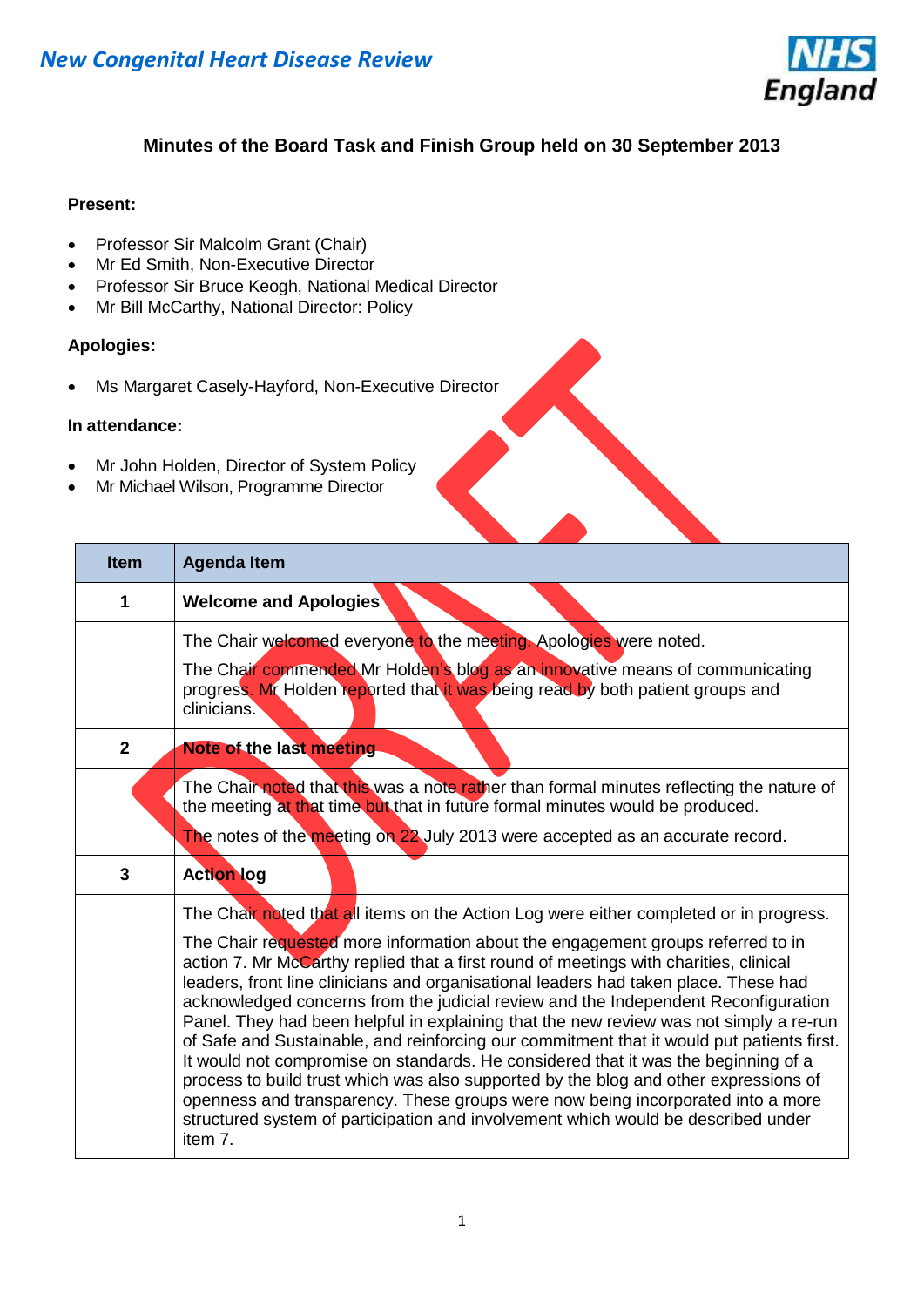| <b>Item</b>             | <b>Agenda Item</b>                                                                                                                                                                                                                                                                                                                                                                                                                                                                                                                                                                                                                                                                                                                                                                                                |
|-------------------------|-------------------------------------------------------------------------------------------------------------------------------------------------------------------------------------------------------------------------------------------------------------------------------------------------------------------------------------------------------------------------------------------------------------------------------------------------------------------------------------------------------------------------------------------------------------------------------------------------------------------------------------------------------------------------------------------------------------------------------------------------------------------------------------------------------------------|
| $\overline{\mathbf{4}}$ | <b>Terms of reference</b>                                                                                                                                                                                                                                                                                                                                                                                                                                                                                                                                                                                                                                                                                                                                                                                         |
|                         | The Chair stressed that the qualities of transparency and openness were paramount<br>for this exercise. Mr Holden confirmed that the agenda, papers and minutes of this and<br>other meetings would be published, as detailed in the publication scheme to be<br>considered under item 6. In addition the blog, with its facility for comment, was an<br>important part of achieving transparency and openness. The task and finish group<br>would report regularly to the NHS England Board (which met in public) and all<br>decisions that affected the commissioning and delivery of CHD services would be<br>taken by the main board in public.                                                                                                                                                               |
|                         | The Chair invited the Group to consider whether it was important in the interests of<br>transparency and openness for it to conduct its meetings in public. The Group was of<br>the opinion that it would be normal for a working group of any organisation to hold its<br>meetings in private, subject to it always reporting publicly the substance of its<br>discussions. The Group's meetings would be about the nuts and bolts of the review<br>and transparency and openness would be amply achieved in the ways Mr Holden had<br>described. The proper management of any possible conflicts of interest would be<br>critically important.                                                                                                                                                                  |
|                         | Mr Holden introduced the terms of reference (TOR) and emphasised that there was a<br>need to be clear about the role of a decision-making group like this one. The Group<br>was a Task and Finish Group acting on behalf of the Board of NHS England in steering<br>and shaping the review, and taking the decisions necessary for that purpose. The<br>Board would receive regular reports, oversee the process and take the necessary<br>substantive decisions. The review's programme board would make decisions on the<br>day to day running of the review and report back to, and make recommendations to the<br>Task and Finish Group. No other groups would make decisions within the review -<br>their roles were advisory and to ensure that a wide range of stakeholders had a voice<br>in the process. |
|                         | It was noted that the membership of the Group was not symmetrical – the chair of the<br>programme board was a member but the chair of the clinical advisory panel was not. If<br>the chair of the clinical advisory panel (CAP) was a member it would then be clear how<br>the CAP's advice was considered by the Group. The Chair agreed that Professor Sir<br>Michael Rawlins should be asked to join the group.<br>With this amendment the terms of reference were agreed.                                                                                                                                                                                                                                                                                                                                     |
| Action                  | The chair of the CAP, Professor Sir Michael Rawlins to be invited to join the Group.                                                                                                                                                                                                                                                                                                                                                                                                                                                                                                                                                                                                                                                                                                                              |
| 5                       | Scope and interdependencies                                                                                                                                                                                                                                                                                                                                                                                                                                                                                                                                                                                                                                                                                                                                                                                       |
|                         | Professor Sir Bruce Keogh introduced the paper on scope and interdependencies. He<br>explained that the paper sets out what is being done to resolve the remaining<br>questions. This was for information rather than a decision. Advice would be sought<br>from the CAP and a final decision would be made at the next Group meeting.                                                                                                                                                                                                                                                                                                                                                                                                                                                                            |
|                         | He explained that the paper showed what is already known about the scope of the<br>review, for example that it should cover the whole pathway, and that some services<br>were out of scope but were still significantly connected to congenital heart disease<br>(CHD) services. An example was paediatric intensive care (PIC). If paediatric CHD<br>surgery were to cease at a hospital this could impact on the viability of the PIC unit and<br>thus affect other clinical services. Michael Wilson explained that such services were<br>not considered to be in scope – it was important to limit the review to the subject at                                                                                                                                                                               |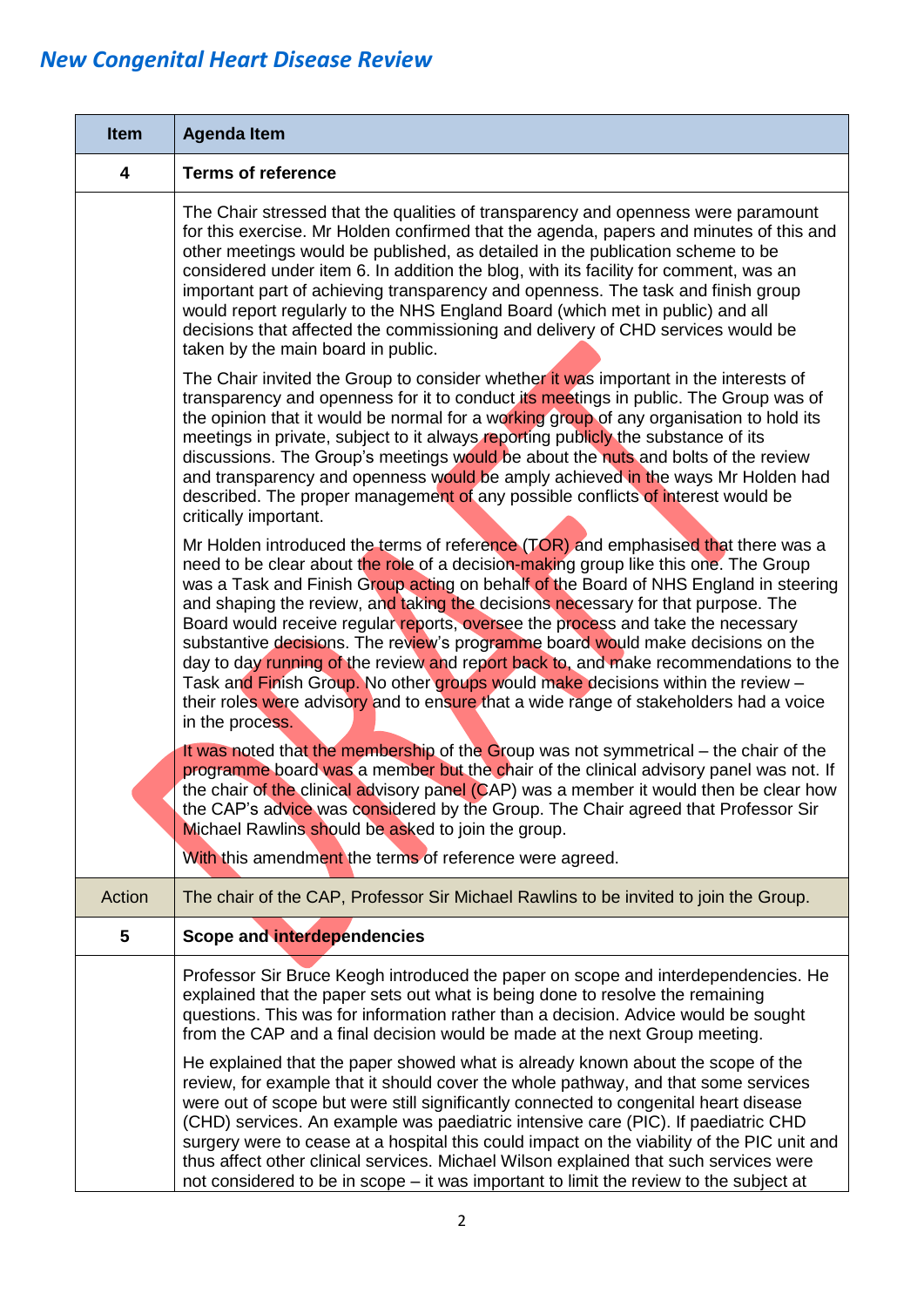| <b>Item</b> | <b>Agenda Item</b>                                                                                                                                                                                                                                                                                                                                                                                                                                                                                                               |
|-------------|----------------------------------------------------------------------------------------------------------------------------------------------------------------------------------------------------------------------------------------------------------------------------------------------------------------------------------------------------------------------------------------------------------------------------------------------------------------------------------------------------------------------------------|
|             | hand, but it would be important for the review to recognise the interdependency and be<br>clear how the connections would be managed.                                                                                                                                                                                                                                                                                                                                                                                            |
|             | Sir Bruce explained that there were other areas where it is less clear whether a service<br>or aspect of a service should be considered to be in scope. It would be important to<br>consider the interdependencies and any knock on effects of change on other services.                                                                                                                                                                                                                                                         |
|             | The Group considered that criteria needed to be developed to shape decisions about<br>what was in and why.                                                                                                                                                                                                                                                                                                                                                                                                                       |
|             | The proposed process involved seeking the advice of the Congenital Heart Services<br>clinical reference group (CRG). Also the papers for this meeting of the Group had been<br>published on the web site and views were being sought from any interested party by<br>this route. A number of stakeholders had already expressed opinions. These<br>responses would be collated and used to inform the CAP as it considered its advice for<br>the Group. The CAP's advice would be shared publicly before TAFG took its decision. |
|             | The review needed to ensure an appropriate balance between clinical expertise and<br>public opinion. It was important that the CAP was clinically led.                                                                                                                                                                                                                                                                                                                                                                           |
|             | The Chair noted that the paper presented the question of scope as a binary choice $-$ in<br>scope or not. But the reality was more of a spectrum.                                                                                                                                                                                                                                                                                                                                                                                |
| Action      | CAP advice on programme scope to be published on the NHS England website and<br>views invited before Group makes its decision.                                                                                                                                                                                                                                                                                                                                                                                                   |
| 6           | Proposed governance and decision making                                                                                                                                                                                                                                                                                                                                                                                                                                                                                          |
|             | Mr McCarthy explained that the paper and diagram showed how the proposed<br>arrangements link together and the proposed reporting line. Decisions affecting the<br>commissioning and delivery of CHD services would be taken by the main Board at its<br>public meetings. The Chair asked for the review to be a standing item on the Board<br>agenda.                                                                                                                                                                           |
|             | Mr Holden stated that it was important to note that only three groups made decisions -<br>the Board of NHS England, the Group and the programme board.                                                                                                                                                                                                                                                                                                                                                                           |
|             | Mr McCarthy drew attention to the governance diagram. The CAP and the CRG were<br>the formal advisory groups. The clinician group, the patient and public group and the<br>provider group were a systematic means of ensuring input from these key<br>stakeholders; they ensured that the review had the necessary channels for regular<br>engagement and gave the review team an opportunity to test its thinking.                                                                                                              |
|             | Mr Holden explained that NHS England had nominated independent chairs for each<br>group, who could act as an honest broker as well as represent the views of the group.                                                                                                                                                                                                                                                                                                                                                          |
|             | Questions were raised:                                                                                                                                                                                                                                                                                                                                                                                                                                                                                                           |
|             | (1) whether the provider group should feed into the clinical advisory panel as well<br>as the programme board. This was not considered essential given the specific<br>focus of the provider group (eg on organisational, financial and workforce<br>issues) and the provider group's direct representation on the programme board.                                                                                                                                                                                              |
|             | (2) what the relationship between the three engagement groups would be, and<br>whether it could be helpful for there to be some joint working. Mr Holden replied<br>that some attendees at the various stakeholder groups which had met to date<br>were aware of each others' meetings (through reading meeting notes etc) and<br>had in some instances referred to the notes/outputs of each other's                                                                                                                            |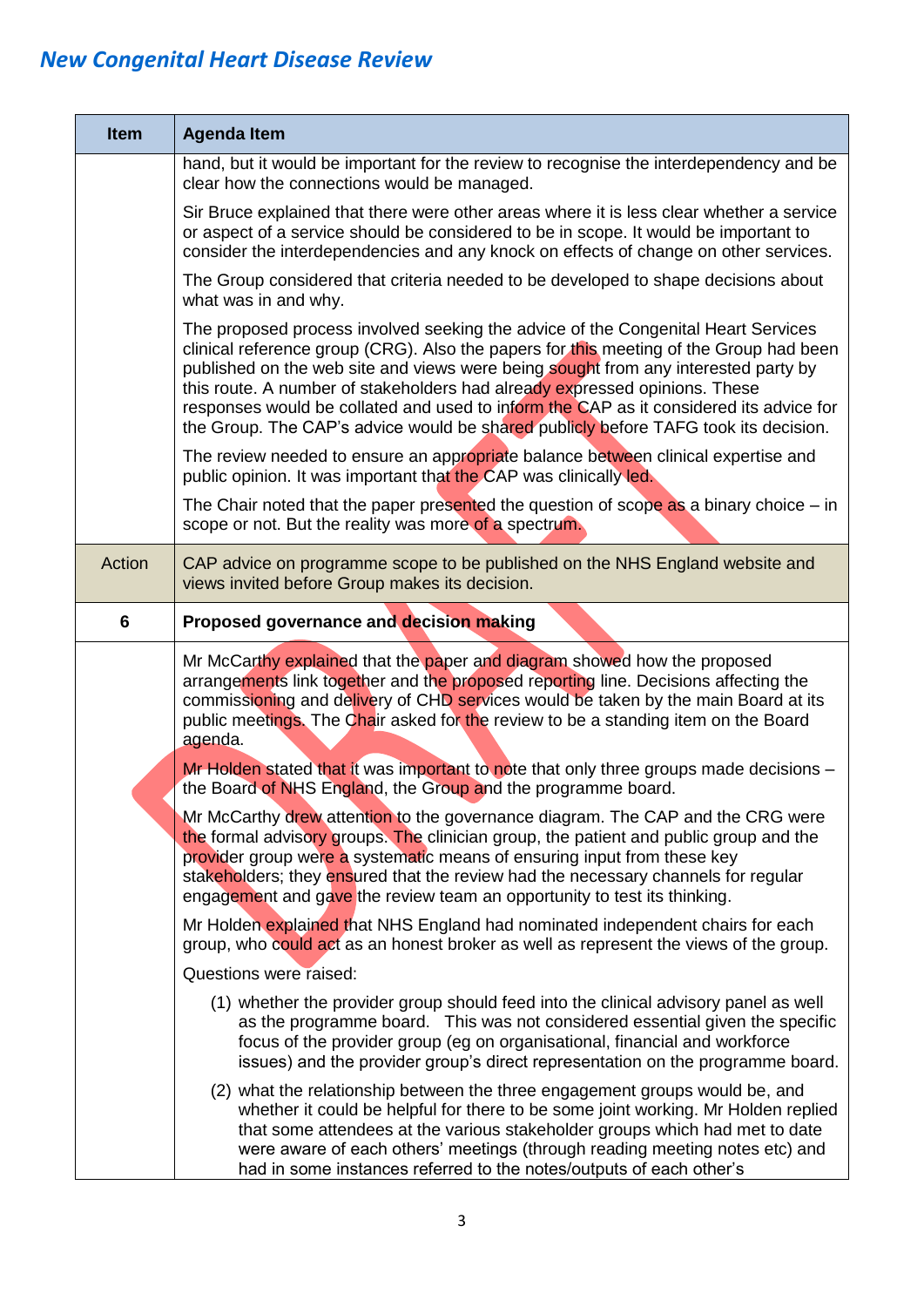| <b>Item</b> | <b>Agenda Item</b>                                                                                                                                                                                                                                                                                                                                                                                                                                                                                                     |
|-------------|------------------------------------------------------------------------------------------------------------------------------------------------------------------------------------------------------------------------------------------------------------------------------------------------------------------------------------------------------------------------------------------------------------------------------------------------------------------------------------------------------------------------|
|             | discussions. But these three new, consolidated panels would need to be more<br>systematically kept abreast of each other. Mr Wilson added that while it could<br>be impractical to bring all the groups together on every occasion there would be<br>occasions when it would be helpful to bring them together.                                                                                                                                                                                                        |
|             | The Group agreed that it would be important that the arrangements should make it<br>possible to hear smaller groups and those whose voices were sometimes crowded out.<br>Patients and parents who had a poor experience or less good outcome were an<br>important group with a lot to teach us.                                                                                                                                                                                                                       |
| Action      | The new CHD review to be added to the main Board agenda as a standing item.                                                                                                                                                                                                                                                                                                                                                                                                                                            |
|             | Programme Board (including proposed terms of reference)                                                                                                                                                                                                                                                                                                                                                                                                                                                                |
|             | Mr McCarthy stated that while the Group acted on behalf of the main Board of NHS<br>England in steering and shaping the review, the programme board was responsible for<br>running the programme of work necessary to bring the review to a successful<br>conclusion including the management of risk. It did this work on behalf of this Group<br>and following its direction.                                                                                                                                        |
|             | It was agreed that Professor Rawlins should be invited to join the programme board.                                                                                                                                                                                                                                                                                                                                                                                                                                    |
|             | With this amendment the Group were content to convey the terms of reference to the<br>programme board for its consideration and approval.                                                                                                                                                                                                                                                                                                                                                                              |
| Action      | The chair of the CAP, Professor Sir Michael Rawlins to be invited to join the<br>programme board.                                                                                                                                                                                                                                                                                                                                                                                                                      |
|             | Clinical Advisory Panel (including proposed terms of reference)                                                                                                                                                                                                                                                                                                                                                                                                                                                        |
|             | Sir Bruce stated that having reflected on the panel's membership he now considered<br>that an anaesthetist should be added to the group. Even with this addition, he noted<br>that there would be comment about the membership of the CAP. It was not intended<br>that every geography or professional interest group was represented. The review had<br>other mechanisms for that, through the clinical group and the clinical reference group.<br>Members of the CAP had been selected for their personal expertise. |
|             | With the proposed amendment to membership the Group were content to convey the<br>terms of reference to the CAP for its consideration and approval.                                                                                                                                                                                                                                                                                                                                                                    |
| Action      | An anaesthetist to be invited to join the Clinical Advisory Panel.                                                                                                                                                                                                                                                                                                                                                                                                                                                     |
|             | <b>Managing conflicts of interest</b>                                                                                                                                                                                                                                                                                                                                                                                                                                                                                  |
|             | The Chair emphasised the importance of the review's approach to managing conflicts<br>of interest. He welcomed the paper but considered that it should be tightened up even<br>further so that less formal associations were also registered. Everything should be in<br>the open.                                                                                                                                                                                                                                     |
| Action      | The proposed approach to managing conflicts of interest should be further developed<br>to ensure that informal associations were also declared.                                                                                                                                                                                                                                                                                                                                                                        |
|             | <b>Publication scheme for the review</b>                                                                                                                                                                                                                                                                                                                                                                                                                                                                               |
|             | The publication scheme was welcomed as an important contribution to the review's<br>approach to openness and transparency.                                                                                                                                                                                                                                                                                                                                                                                             |